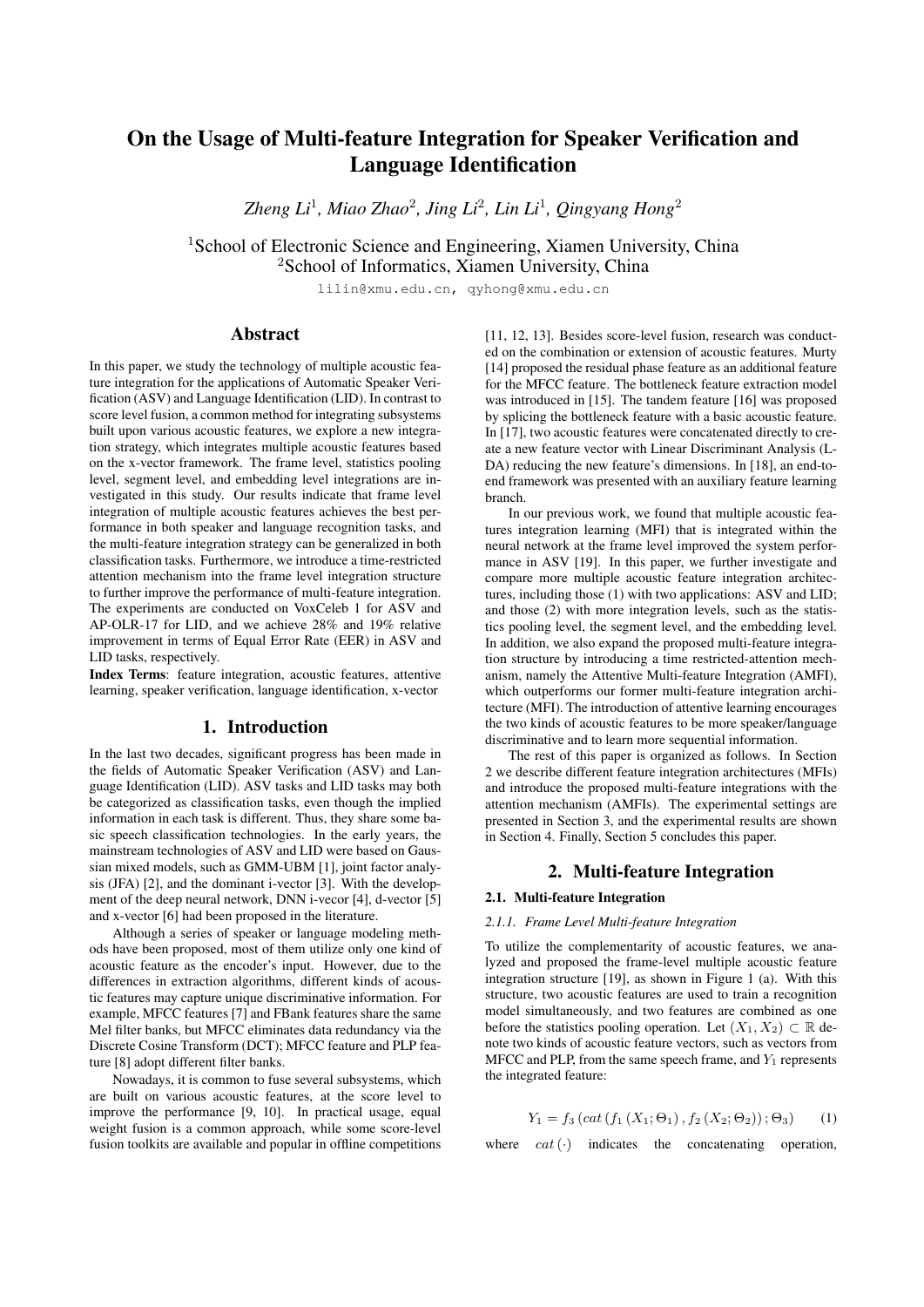

Figure 1: *Multiple features integration at different levels.*

 $f_1(X_1; \Theta_1)$  is the pre-projection of Acoustic Feature 1 given the network parameters  $\Theta_1$ , and the same for  $f_2$  ( $X_2$ ;  $\Theta_2$ ), and  $f_3(\cdot; \Theta_3)$  refers to the mapping in the fully connected stitching layer.

## *2.1.2. Multi-feature Integration in Different levels*

As illustrated in 2.1.1, multiple features can be integrated at the frame level and be jointly trained within an x-vector model, which yields significant improvements in ASV tasks [19]. In this study, we further investigate the possibility of assembling feature branches at higher levels: the statistics pooling layer and the segment level, as shown in Figure 1 (b) and (c) separately. These two kinds of architectures integrate multiple features at or after the statistics pooling layer, so that each feature learns its own speaker/language discriminative information at the frame level, while being integrated at a higher level. If we let  $Y_2$  and Y<sup>3</sup> represent the statistics pooling level and segment level integrated features, the computations are written as:

$$
Y_2 = P_1^T \left( cat \left( f_1 \left( X_{1t}; \Theta_1 \right), f_2 \left( X_{2t}; \Theta_2 \right) \right) \right) \tag{2}
$$

$$
Y_3 = f_3 \left( cat \left( P_1^T \left( f_1 \left( X_{1t} ; \Theta_1 \right) \right) ; P_1^T \left( f_2 \left( X_{2t} ; \Theta_2 \right) \right) \right) ; \Theta_3 \right) \tag{3}
$$

where  $X_{1t} \subset \mathbb{R}$  represents the input Acoustic Feature 1 of the  $t^{th}$  frame of an utterance. The same applies  $X_{2t}$ ;  $f_1(X_1; \Theta_1)$ is the pre-projection of Acoustic Feature 1 given the network parameters  $\Theta_1$ , and the same also goes for  $f_2(X_2; \Theta_2)$ .  $P_1^T(\cdot)$ refers to the statistical pooling opreation that computes the mean and standard deviation accumulated from the  $1^{\bar{t}h}$  to  $T^{th}$ frame, if we let the number of frames in a chunk of speech equal to T.  $f_3(\cdot; \Theta_3)$  is the total computation in fully connected layers with  $\Theta_3$ .

#### *2.1.3. Embedding Level Integration*

Feature representations can also be integrated at the embedding level, or x-vector level, after they are extracted from subsystems. For embedding level integration, we choose the most practical and easily implemented equal weight addition for embeddings, named embedding add in Section 4. The embedding concatenation is selected as the second method to integrate embeddings, which is named embedding\_cat.



Figure 2: *The time-restricted attention mechanism.*

#### 2.2. Multiple Feature Integration with Attention Mechanisms

After the computation of TDNN layers, feature representations (high-level features) are considered as information that is enhanced for classification. However, redundancies may still exist in the outputs between the last TDNN layers for two features. The useful information for classification may not be completely emphasized, and the sequential information is not well captured, which is critical for classification. So, we assume that introducing attention layers before the stitching layer or executing the attention with the stitching layer would be instrumental for multi-feature learning.

We design a multi-feature integration structure with a timerestricted attention mechanism, which was previously proposed for ASR, to assess multi-feature integration training [20, 21]. The time-restricted attention layer consists of an affine component, an attention nonlinearity component, and a ReLU nonlinearity component followed by batch normalization, while all the trainable parameters are in the affine component. As shown in Figure 2, in the one-head case for simplicity, the time-restricted attention utilizes related contexts, from left contexts  $L$  to right contexts  $R$ , to compute attention weights for the local frame t. The final output  $y_t$  is the accumulation of related contexts. Furthermore, the position encodings  $\tau$ , t are appended in every frame with the value  $v_t$ , which is written as  $extend(v_t, \tau, t)$ , so that the  $\tau$ , t are the one-hot encodings. To achieve better performance, we use the multi-head time-restricted attention mechanism, rather than only the one-head attention. The computation of multi-head attention is as follows: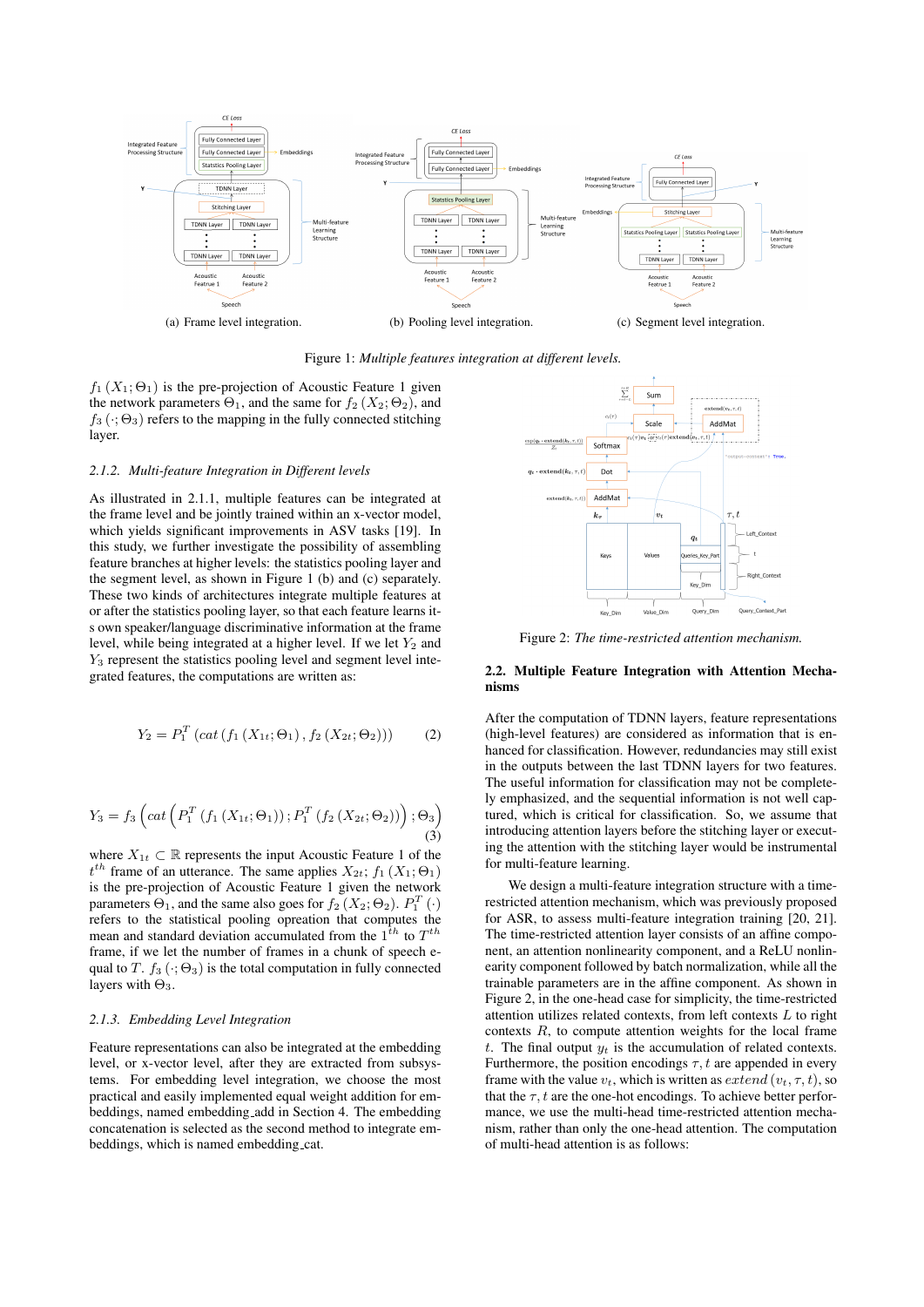

Figure 3: *Architectures for the multi-feature integration structure with attention mechanisms.*

 $y_t = cat(y_{t_1}, y_{t_2}, ..., y_{t_n}), n \in \mathbb{N}$  (4)

where the  $cat()$  means the concatenating operation.

The computation of the  $i^{th}$  head in the multi-head timerestricted attention mechanism is written as:

$$
y_{t_i} = \sum_{\tau=t-L}^{t+R} c_t(\tau_i) \cdot extend(v_{t_i}, \tau_i, t_i)
$$
 (5)

where  $extend()$  is the concatenating operation.

The input  $x_t$  attention component is interpreted being three parts appended together:  $q_t$ ,  $k_t$ , and  $v_t$  which are the query, key, and value respectively:

$$
c_t\left(\tau\right) = \frac{\exp\left(q_t \cdot \text{extend}\left(k_t, \tau, t\right)\right)}{Z_t} \tag{6}
$$

where  $Z_t$  ensures  $\sum_{\tau} c_t(\tau) = 1$ .

We first investigate and compare the multiple level integration and the experimental results, which are reported in Section 4. These results show that the frame level integration of multiple features is the optimum strategy. Thus, for simplicity, we only introduce the attention mechanism into the frame-level integration structure.

In the case of frame level integration, the attention layer replaces the TDNN layer before the stitching layer (named type 1 attention, AMFI 1). Alternatively, we execute the attentive learning within the stitching layer (named type 2 attention, AM-FI 2), as illustrated in Figure 3 (a) and (b). In type 1 attention, two high-level features have their own attention, and the above formulation (1) is rewritten as:

$$
Y_{att1} = f_3 \left( cat \left( att_L^R \left( f_1 \left( X_1; \Theta_1 \right) \right), att_L^R \left( f_2 \left( X_2; \Theta_2 \right) \right) \right); \Theta_3 \right) \tag{7}
$$

where  $att_L^R$  represents the multi-head attention learning with contexts from L to R.

In type 2 attention, the integration integrates contexts and information from two features:

$$
Y_{att2} = f_3 \left( att_L^R \left( cat \left( f_1 \left( X_1; \Theta_1 \right), f_2 \left( X_2; \Theta_2 \right) \right) \right); \Theta_3 \right) \tag{8}
$$

With the attention mechanism, multi-feature learning emphasizes the classification-related features and frames in an utterance. This is done by the computation of weights with contexts and position encodings in the attention layer and alleviating redundancies between two feature representations by enhancing the more important features. Moreover, it introduces additional context information to the higher layer's classification with the position encodings.

# 3. EXPERIMENTAL SETTINGS

## 3.1. Data

For the ASV task, the VoxCeleb 1 [22] training set and test set were utilized. Before ASV training, Kaldi's [23] augmentation recipe was used to expand the training set. 140,000 noisy utterances were randomly chosen and mixed up with the original 148,642 utterances to compose a new expanded training set. The augmented VoxCeleb 1 training set contains about 290,000 utterances with 1,211 speakers. The standard VoxCeleb 1 test set, including 4,715 utterances from 40 speakers, was used as the test set for ASV task.

For the LID task, we chose the AP-OLR17 training set [9] to build the language identification model and the AP-OLR17 task 1 (short-utterance test condition, 1 second per utterance) test set to evaluate the countermeasures. No extra data were used to augment the training data for the LID task, but we used speech perturbing to extend the LID training set 3-fold (0.9, original, and 1.1). The augmented AP-OLR17 training set has about 280,000 utterances with ten original languages, including Mandarin, Cantonese, Indonesian, Japanese, Russian, Korean, Vietnamese, Kazakh, Tibetan and Uyghur. The LID test set included 22,051 utterances from ten target languages.

## 3.2. System Settings

In our experiments, two combinations of the typical, popular acoustic features, MFCC-FBank and MFCC-PLP, were chosen to investigate the performance of the proposed multi-feature integrations in ASV and LID tasks.

All models were trained on 16kHz audio data. The acoustic features included 30 dimensional MFCC features, 30 dimensional PLP features and 40 dimensional FBank features in all systems. In LID systems, additional three-dimensional pitch features were appended to acoustic features. All features had frame-lengths of 25ms, frame-shifts of 10ms, and mean normalizations over a sliding window of up to three seconds. Voice active detection (VAD) was used to filter out non-speech frames, and note that different acoustic features share the same VAD for the frame alignment.

The network architecture of the x-vector baseline system was the same as in [6], and all models were optimized based on the x-vector architecture. Consequently, we extracted embeddings from the penultimate layer after training. For the time-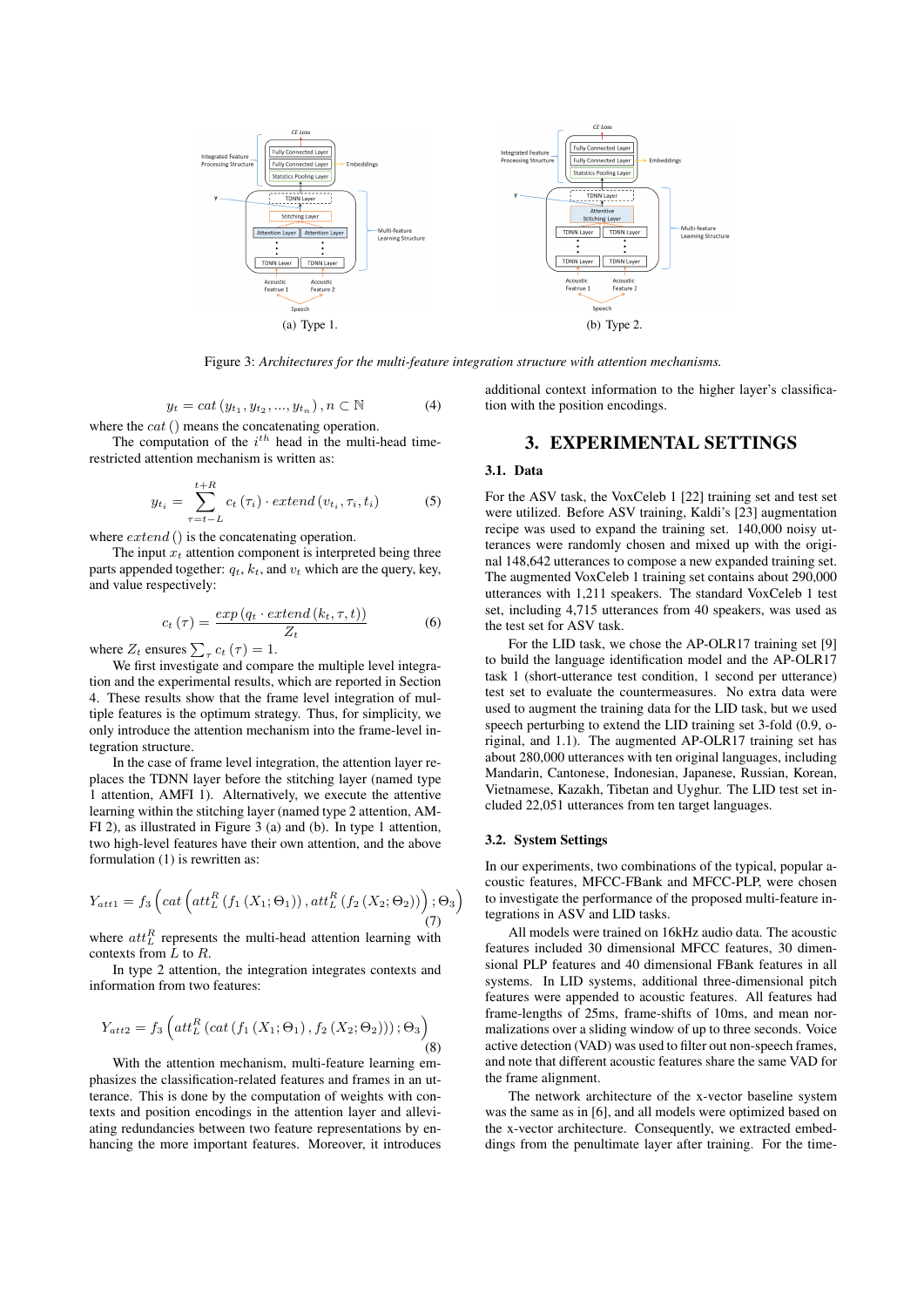Table 1: *Experimental results with the metric value EER(%).*

| System           |                   | <b>ASV</b> Task |       | <b>LID</b> Task |             |
|------------------|-------------------|-----------------|-------|-----------------|-------------|
| Baseline (PLP)   |                   | 4.67            |       | 10.04           |             |
| Baseline (FBank) |                   | 5.35            |       | 10.34           |             |
| Baseline (MFCC)  |                   | 4.76            |       | 10.76           |             |
| No.              | Feature           | <b>MFCC</b>     | MFCC  | <b>MFCC</b>     | <b>MFCC</b> |
|                  | Combination       | PLP             | FBank | PLP             | FBank       |
| 1                | MFI $@$ 1st       | 3.95            | 3.83  | 9.64            | 9.20        |
| 2                | MFI $@$ 2nd       | 4.08            | 3.62  | 8.88            | 9.48        |
| 3                | MFI $@$ 3rd       | 3.76            | 3.59  | 8.68            | 9.04        |
| 4                | MFI $@$ 4th       | 3.86            | 3.70  | 8.57            | 9.04        |
| 5                | MFI $@$ 5th       | 3.73            | 3.48  | 8.47            | 8.97        |
| 6                | MFI @ stats       | 3.73            | 3.69  | 8.83            | 9.35        |
| 7                | MFI @ 6th         | 3.81            | 3.60  | 8.84            | 9.12        |
| 8                | Embedding_add     | 4.37            | 4.68  | 9.05            | 9.38        |
| 9                | Embedding_cat     | 4.23            | 4.56  | 9.13            | 9.42        |
| 10               | Score Level       | 4.23            | 4.19  | 9.06            | 8.95        |
| 11               | AMFI <sub>1</sub> | 3.63            | 3.48  | 8.51            | 8.95        |
| 12               | AMFI <sub>2</sub> | 3.53            | 3.38  | 8.12            | 8.48        |
|                  |                   |                 |       |                 |             |

restricted attention layer, we used 20-headed attention with the extension operation. The contexts  $L$  and  $R$  were set to three, and the dimensions of the key  $k_t$  and value  $v_t$  were 40 and 60, respectively. All models were trained on Kaldi with the SGD optimizer.

For ASV tasks, the back-end process was the same as Kaldi's Voxceleb 1 recipe, which included the LDA, centering and PLDA. In the LID task, we chose logistic regression (LR) as the classifier after carrying out the back-end process, which included the LDA, whitening, and centering. Back-ends were implemented on the Kaldi platform.

## 4. RESULTS AND ANALYSIS

Experimental results are listed in Table 1 in terms of  $EER(\%)$ .

#### 4.1. Speaker Recognition Task

From the comparison of embedding-level fusion and score-level fusion in baselines, the combination of MFCC and FBank yielded greater improvements in the ASV task than the combination of MFCC and PLP. Feature integration within the neural network achieved significant improvements compared with the baseline systems in both kinds of feature combinations. The best performing systems were frame level integrations, while the segment level integration and the integration in the statistics pooling layer offered much less improvement. When the model with the stitching layer at the frame level integration was chosen appropriately, those systems outperformed systems at other integration levels. For the integration pattern of MFCC and FBank, when branches were stitched at the fifth layer, the best EER was 3.48%, which was 26% relative improvement over the best baseline. On the other hand, the embedding level fusion could not reliably promise much improvement. In two kinds of implementations of attentive integrations, AMFI 1 and AMFI 2, the attention layer contributed to the multi-feature integration ASV system, while AMFI 2 achieved greater improvement. The best EER among the system with the attention mechanism was 3.38%, which was 28% relative improvement over the best baseline system.

#### 4.2. Language Identification Task

The LID systems with the integration pattern of MFCC and F-Bank outperformed systems with the integration pattern of M-



Figure 4: *Trends of mutli-feature integration systems' experimental results.*

FCC and PLP; these were shown at the baseline embedding level and score level integration. Similar to the results in the speaker recognition task, the best performing system was also achieved at the frame level. The best stitching layer was also the fifth layer with 8.47% EER, which obtained 16% relative improvement over the best baseline. This performance surpassed the score level fusion on baselines. Likewise, the embedding level fusion strategy was not the most effective method. The proposed AMFIs definitely improved the performance of the LID task. The improvements outperformed the other integration systems, while AMFI 2 was better than AMFI 1 in the LID task, reaching 8.12% in terms of the EER value.

#### 4.3. Similarities in Two Speech Classification Tasks

The trends in the results are shown in Figure 4, in which the horizontal ordinates indicate the number of systems corresponding to Table 1, and the Y-ordinates show the values of EER (%). From the comparisons of Table 1 and Figure 4, in spite of the region of EER values that are different between the two tasks, there were some similarities in the two classification tasks. For MFI integration patterns, the best configuration was the frame level integration on the  $5<sup>th</sup>$  layer. While, the higher level integrations cannot achieve better performance than the frame level integration in MFIs. Moeover, the AMFIs yielded the best performances compared with MFIs and baselines, and AMFI 2 structure obtained superior performance.

# 5. Conclusions

In this study of ASV and LID tasks, we investigate the performances of multi-level integrations for acoustic features and employed the time-restricted attention mechanism in the multifeature integration structure. In our experiments, we found that integrating multiple acoustic features at the frame level, especially the  $5<sup>th</sup>$  layer, contributes the most in both tasks. This performance surpassed score level fusion and embedding level fusion. The proposed attentive multi-feature integration architecture achieved 28% and 19% relative improvement over the best baselines in ASV and LID, respectively. The trends in the experimental results for ASV and LID were similar for feature integration, which indicates that the multi-feature integration strategy can be generalized for those two speech classification tasks. In the future, we plan to focus on finding more potential multi-feature learning strategies.

# 6. Acknowledgements

This work is supported by the National Natural Science Foundation of China (Grant No.61876160).